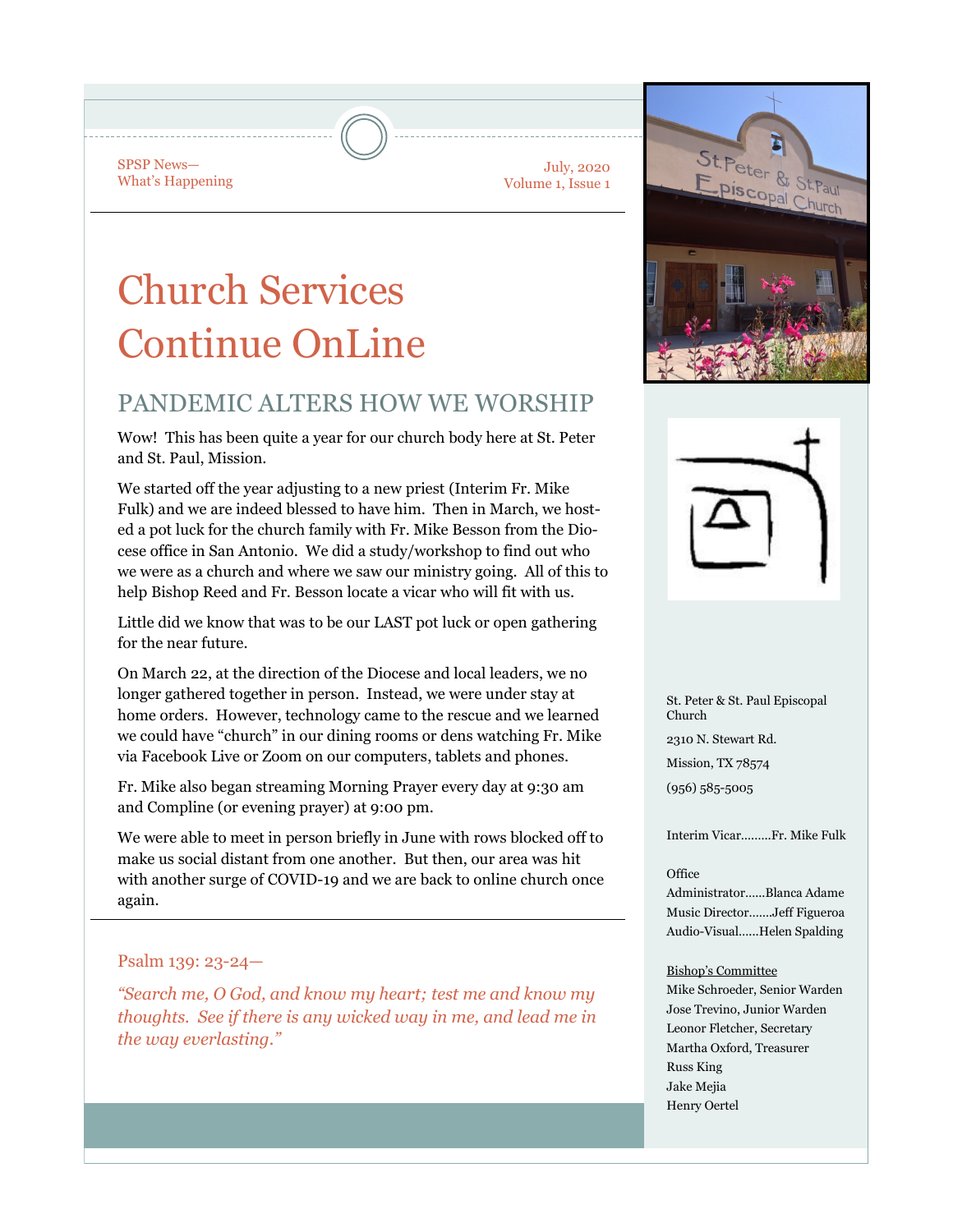

# WE NEED YOUR ASSISTANCE

You know this! But do you really understand.

Our church needs you financially. You are not in church every week and the offering plate is not being passed so you can drop your check in.

However, our bills continue. We still have to pay salaries, power bills, phone bills, mowing, cleaning, supplies, etc.

We did apply for and received a small \$13,000 Payroll Protection Program (PPP) loan which covered payroll from April and May. We followed the guidelines so that money will not have to be repaid.

But, now it's July. We're on our own. We really need you to take the time to mail your check or drop it by the office or give using the Tithe.ly app.

## *"We can survive this crisis … but it will take all of us doing our part."*

### WHERE CAN I HELP?

Volunteer for the following.

- 1. Read Scripture Lesson & Psalm
- 2. Read Scripture Lesson & Prayers of the People
- 3. Wash Altar Linens (should be an Altar Guild member)
- 4. Give by mail, drop off at office or using Tithe.ly app.
- 5. Water Flower Pots in front of church.
- 6. Clean out the front flower bed.
- 7. Pull weeks in the Playground.
- 8. Trim hedges around the Labyrinth.

## BACK TO ONLINE...

Same story, second verse with a twist!

What does that mean? you ask. We are streaming services from the Sanctuary at St. Peter and St. Paul.

As much as we loved seeing Fr. Mike and Micaela in their home, we love our sanctuary even more. And, worshiping in the sanctuary means we can have music and more people to assist with readings.

We have to keep our attendance to around 10 people. Because of this, we would like to add readers for the Lessons, Psalm and Prayers. If you are willing to be a reader occasionally, please let Martha Oxford know via email  $(moxford3@gmail.com)$  or phone (214-794-9532). We have room for 1 to 2 people each week. But … it has to be scheduled.

Also, we need our Altar Guild to take care of the linens. Fr. Mike and Micaela prepare the Altar each week. However, we need one of the Guild members to come pick up the linens and wash them. As Fr. Mike said this morning, "They're beginning to pile up."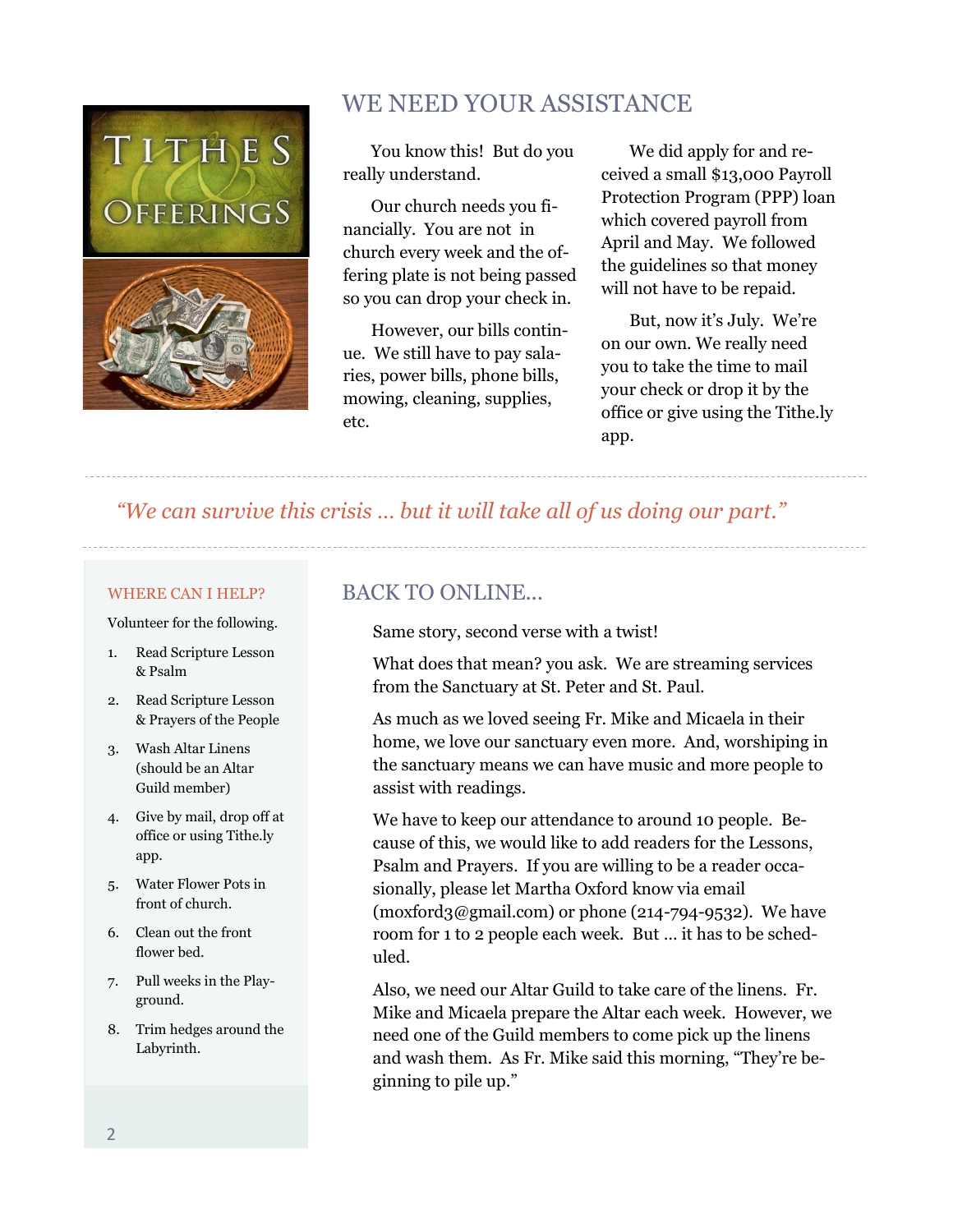# FR. MIKE'S MUSINGS

I am pleased to be part of reviving the newsletter of St. Peter and St. Paul Church. I believe that a newsletter is always a helpful way for folks to stay connected. Trying to stay connected during this Covid-19 virus pandemic has become very difficult. I hope that our newsletter helps meet this need. This is the first issue in many months and the newsletter will grow with time.

The idea of a newsletter originated with Martha Oxford. She and I discussed the possibility of one before we went to "lockdown." I didn't think any more about a newsletter until Martha sent me the draft of the first issue and left a space for me…"Fr. Mike's Musings."

I think that this effort will be a monthly one. In a small congregation such as ours, it is difficult to fill the space with weekly news. I



would hope that at some point we would have space devoted to the Bishop's Committee; the Altar Guild; a brief, monthly financial report; upcoming events; the Scouts; the Bishop's Warden; the Junior Warden; the prayer list; and a monthly birthday and anniversary list. I also envision a section devoted to highlighting a member of the parish. To have a fulsome newsletter will require the efforts of many, not just the editor. So don't be shy. Volunteer your time. Write your "piece" when asked. Be involved!

The virus has been around a lot longer than many of us thought that it would be. We don't seem to be into the second wave according to the epidemiologists. Rather we are still in the first wave. I encourage you to follow the directions of our medical experts. The best course for us seems to the frequent hand washings, frequent disinfecting of surfaces, physical distancing, and the wearing of face masks. I know that masks are a problem for those who wear glasses and hearing aids, but keep wearing them for the protection of others. Remember "others" wear their masks for your protection.

I would like to devote the remainder of my "Musings" to comments on Sunday's Gospel lesson (19 July 2020). The reading was a familiar one. Jesus taught using the parable of the wheat and weeds in the farmer's field. There are many ways to think about this parable. If you were not able to tune in for the Eucharist yesterday, let me give you my thoughts.

The farmer allowed the weeds and the wheat to grow together and instructed his workers to bind the weeds together and throw them into the fire at harvest time. The wheat was gathered into his barn. Now this is totally counterintuitive. When we see evil, the weeds, we want to immediately root it out. That is our nature. But Jesus tells us rather that we should concentrate on the good and help it proper. Leave the weeds, evil, for me; I'll deal with it.

*"When we concentrate on doing what is good … we allow God to deal with the problem. And that is good news indeed!"*